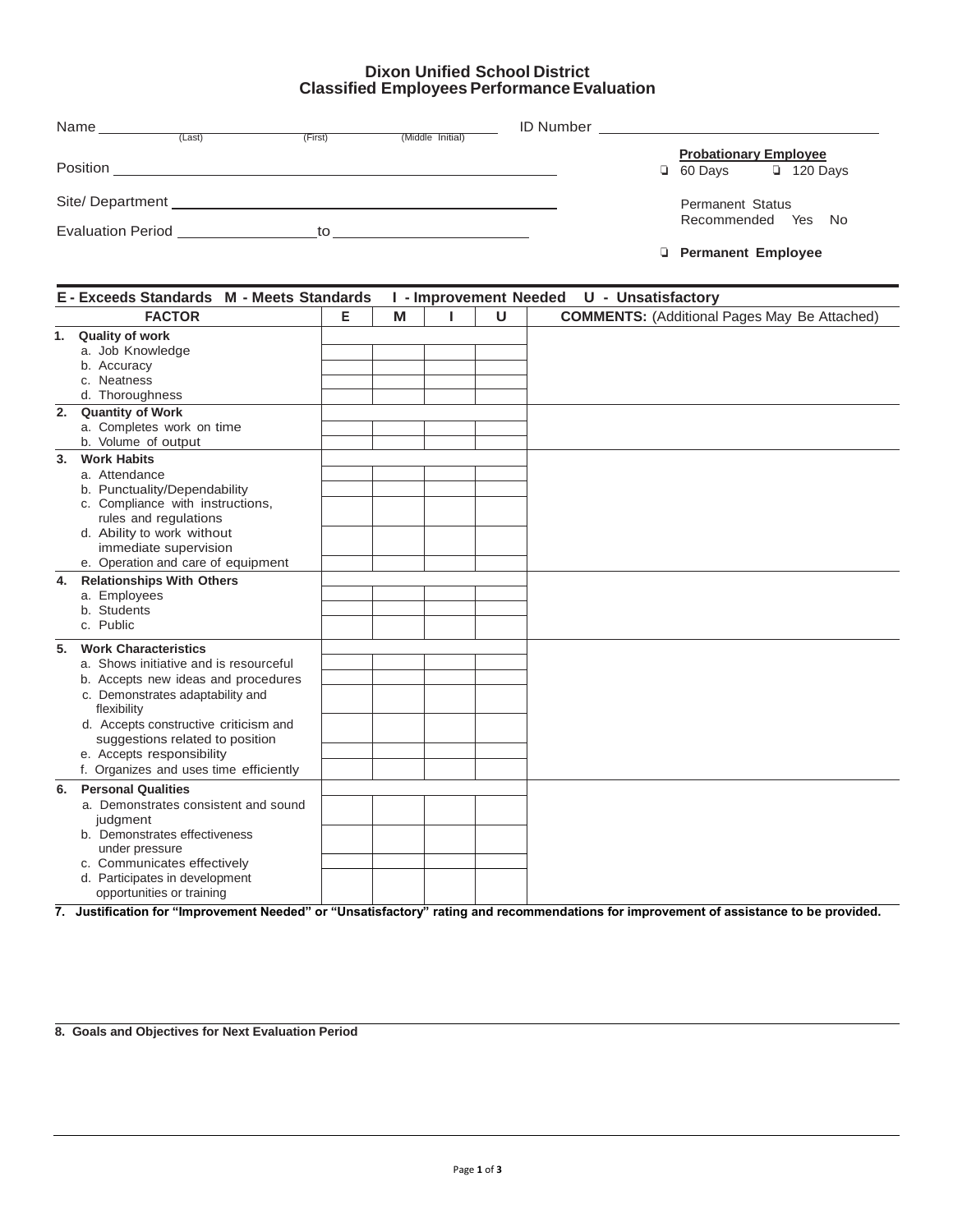# **Dixon Unified School District Classified Employees Performance Evaluation**

| Name <sub>______</sub><br>(Last)       | (First)                | (Middle Initial)          |                                                                                                                               |  |
|----------------------------------------|------------------------|---------------------------|-------------------------------------------------------------------------------------------------------------------------------|--|
| <b>SUMMARY EVALUATION: (check one)</b> |                        |                           |                                                                                                                               |  |
| <b>EXCEEDS STANDARDS</b>               | <b>MEETS STANDARDS</b> | <b>IMPROVEMENT NEEDED</b> | <b>UNSATISFACTORY</b>                                                                                                         |  |
|                                        |                        |                           |                                                                                                                               |  |
| <b>EVALUATOR:</b>                      |                        | <b>EMPLOYEE:</b>          |                                                                                                                               |  |
| Signature                              | Date                   | Signature                 | Date                                                                                                                          |  |
| not necessarily indicate agreement.    |                        |                           | My supervisor has discussed this report with me and given me a copy of this evaluation report. I understand my signature does |  |
| <b>ATTACHMENTS ADDED</b>               | U YES<br><b>NO</b>     |                           |                                                                                                                               |  |

Employee Signature Date **Distribution: Original - Human Resources Copies – Employee, Supervisor**